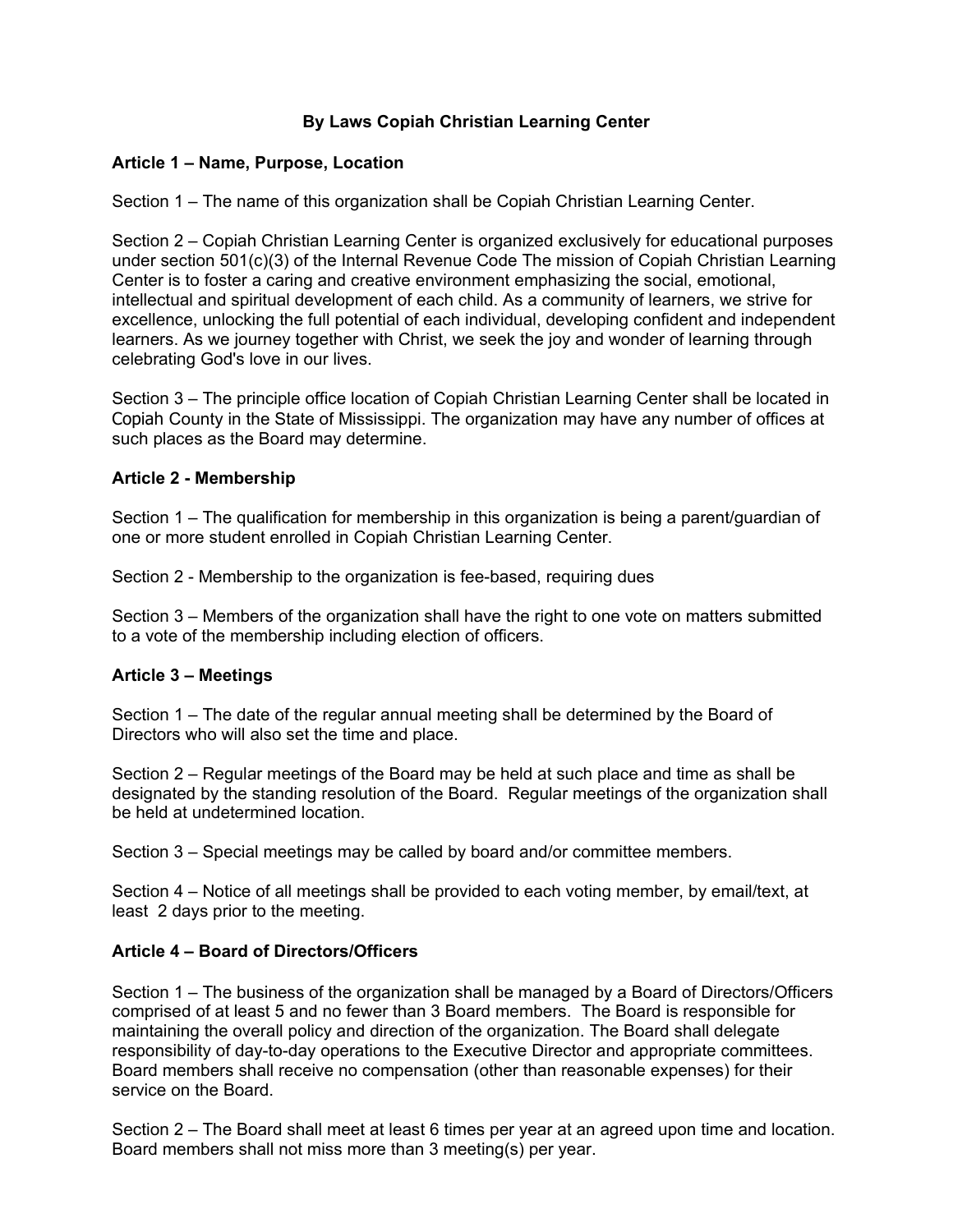Section 3 – All Board members shall serve for a 2 year term.

Section 4 – Any Director may be removed from office without assigning any cause by the vote of the Board at any meeting of the Board.

Section 5 – Any Director may resign at any time by giving notice to the organization.

Section 6 – In the event of a vacancy on the Board (including situations where the number of Board members has been deemed necessary to increase), the directors shall fill the vacancy.

Section 7 – A quorum must be attended by at least 60% percent of the Board members before business can be transacted or motions made or passed.

### **Article 5 – Director/Officer Responsibilities**

Section 1 – The directors of the organization shall be comprised of: Chairperson, Co-Chairperson, Treasurer, Secretary, and Communications Director. The Board may also appoint other officers it deems necessary.

Section 2 – The Board of Directors shall appoint additional officers for a term established by the Board.

Section 3 – Any officer may be removed from office without assigning any cause by the vote of the Board at any meeting of the Board.

Section 4 – No Officers shall for reason of his office be entitled to receive any salary or compensation, but nothing herein shall be construed to prevent an officer or director for receiving any compensation from the organization for duties other than as a director or officer.

Section 5 – Chairperson

Will be a spokesperson at all meetings.

#### *Responsibilities:*

- Work with Co-Chairperson to achieve the organization's mission
- Provide leadership to the Board of Directors
- Shall see all books, reports, and certificates required by law are properly kept or filed
- Act as an officer to sign checks or drafts of the organization
- May call special meetings if necessary
- Assist Co-Chairperson in preparing agenda for meetings
- Present at each annual meeting of the organization an annual report of the work of the organization
- Shall attend all membership meetings

#### Section 6 – Co-Chairperson

Will act in the absence or inability of the Board Chairperson to exercise his office to become acting Chairperson of the organization with all rights, privileges, and powers as if he had been the duly elected Chairperson

## *Responsibilities:*

- Shall attend all membership meetings
- Carry out special assignments as required
- Understand the responsibilities of the Chairperson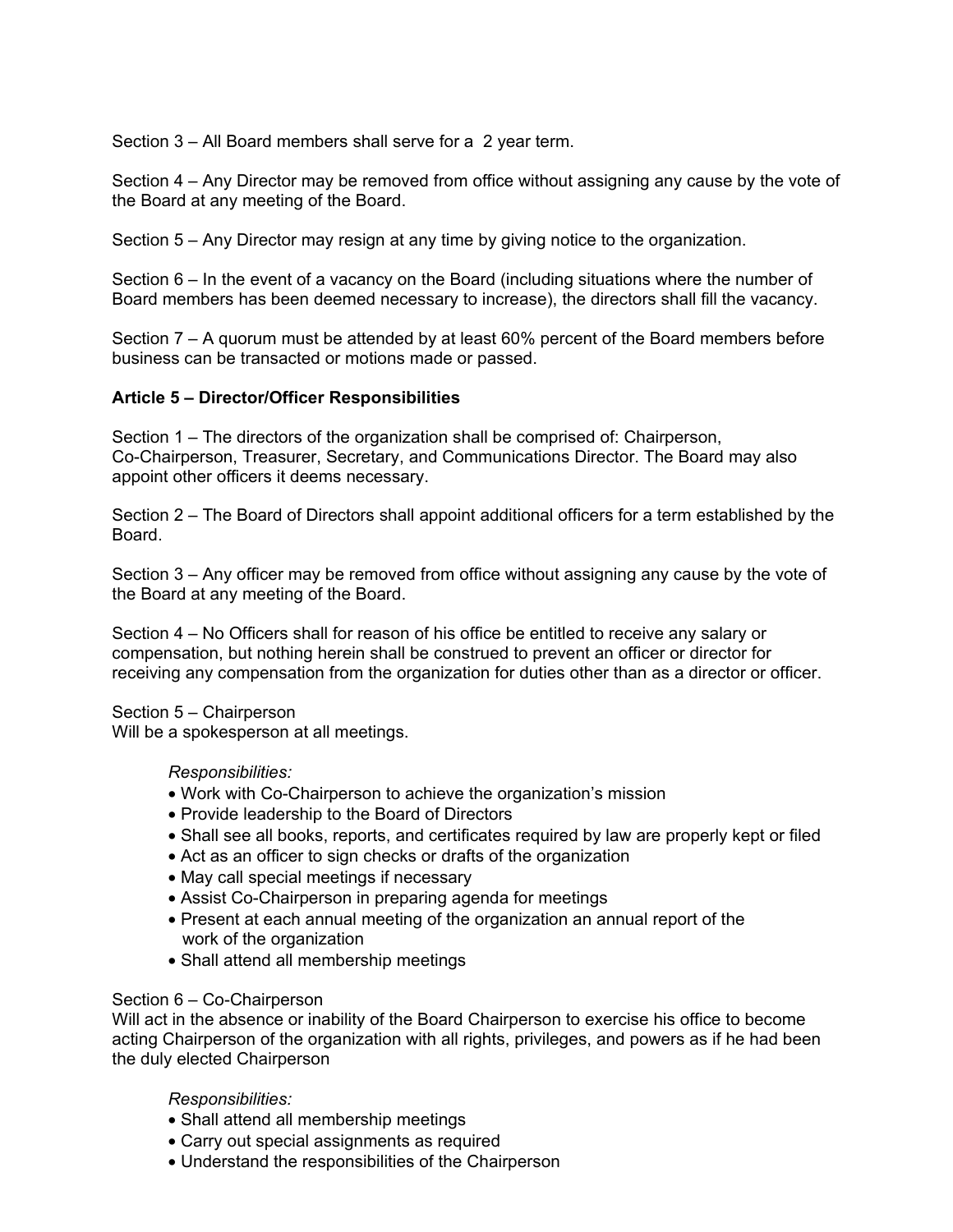## Section 7 – Secretary

Secretary shall act as the official custodian of the records of the organization.

#### *Responsibilities:*

- File any certificates required by any statue, federal or state
- Keep minutes and records of the organization
- Act as an officer to sign checks or drafts of the organization
- Give and serve all notices and minutes to members of the organization in a timely manner
- Work with the Director of Communications to organize any communication or correspondence of the organization
- Shall attend all membership meetings

#### Section 8 – Treasurer

Treasurer shall have the care and custody of all monies belonging to the organization and shall be solely responsible for such monies or securities of the organization.

### *Responsibilities:*

- Manage finances of the organization
- Administer fiscal matters of the organization
- Provide annual budget to the Board of Directors
- Understand financial accounting for nonprofit organizations
- Must be an officer to sign checks or drafts of the organization
- Shall attend all membership meetings

#### Section 9 – Communications

Director of Communications will set and guide the strategy for all communications, website, and public relations messages and collateral to consistently articulate the nonprofit's mission.

#### *Responsibilities:*

- Develop, implement, and evaluate the annual communications plan
- Lead the generation of online content with the intent to inform members of current events within the nonprofit
- Put effective communications vehicles in place to create momentum and awareness
- Manage the development, distribution, and maintenance of all print and electronic collateral including, but not limited to, internet media, newsletters, and brochures
- Coordinate webpage/Facebook maintenance–ensure that new and consistent I nformation (article links, stories, and events) is posted regularly
- Coordinate and organize annual meetings
- Manage all media contacts

#### **Article 6 – Committees**

Section 1 – The Board may create committees as needed, such as fundraising, public relations, and program committees. The Board Chair shall appoint all committee chairs.

Section 2 – NO committee shall have any power to: fill vacancies on the Board, adopt amend or repeal the by-laws, amend or repeal any resolution of the Board, or act on matters committed by the by-laws or resolution of the Board to another committee of the Board.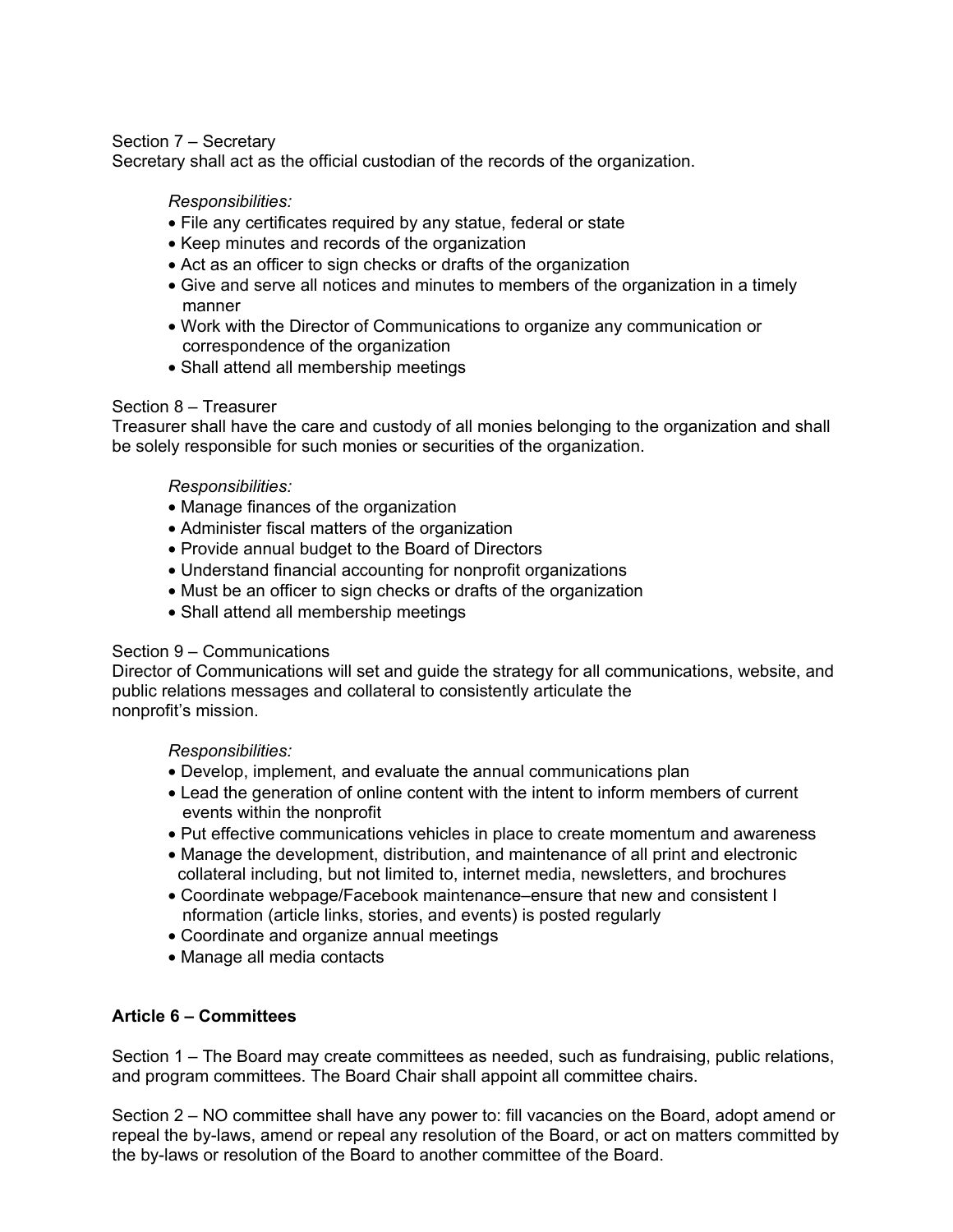# **Article 7 - IRC 501(c)3 Tax Exemption Provisions**

a. Upon the dissolution of Copiah Christian Learning Center, assets shall be distributed for one or more exempt purposes within the meaning of section 501(c)(3) of the Internal Revenue Code, or corresponding section of any future federal tax code, or shall be distributed to the federal government, or to a state or local government, for public purpose.

b. Copiah Christian Learning Center is organized exclusively for charitable, religious, educational, and/or scientific purposes under section 501(c)(3) of the Internal Revenue Code. No part of the net earnings of Copiah Christian Learning Center net earnings shall inure to the benefit of, or be distributable to its members, trustees, officers, or other private persons, except that the organization shall be authorized and empowered to pay reasonable compensation for services rendered and to make payments and distributions in furtherance of the purposes set forth in the purpose clause hereof.

c. No substantial part of the activities of Copiah Christian Learning Center shall be the carrying on of propaganda, or otherwise attempting to influence legislation, and the organization shall not participate in, or intervene in (including the publishing or distribution of statements) any political campaign on behalf of any candidate for public office.

d. Notwithstanding any other provision of this document, the organization shall not carry on any other activities not permitted to be carried on (a) by an organization exempt from federal income tax under section 501(c)(3) of the Internal Revenue Code, or corresponding section of any future federal tax code, or (b) by an organization, contributions to which are deductible under section 170(c)(2) of the Internal Revenue Code, or corresponding section of any future federal tax code.

## **Article 8 – Amendments**

Section 1 – These By-laws may be amended when deemed necessary by a 70% majority vote of the Board of Directors. Proposed amendments must be submitted to Secratary and sent along with regular board meeting notices.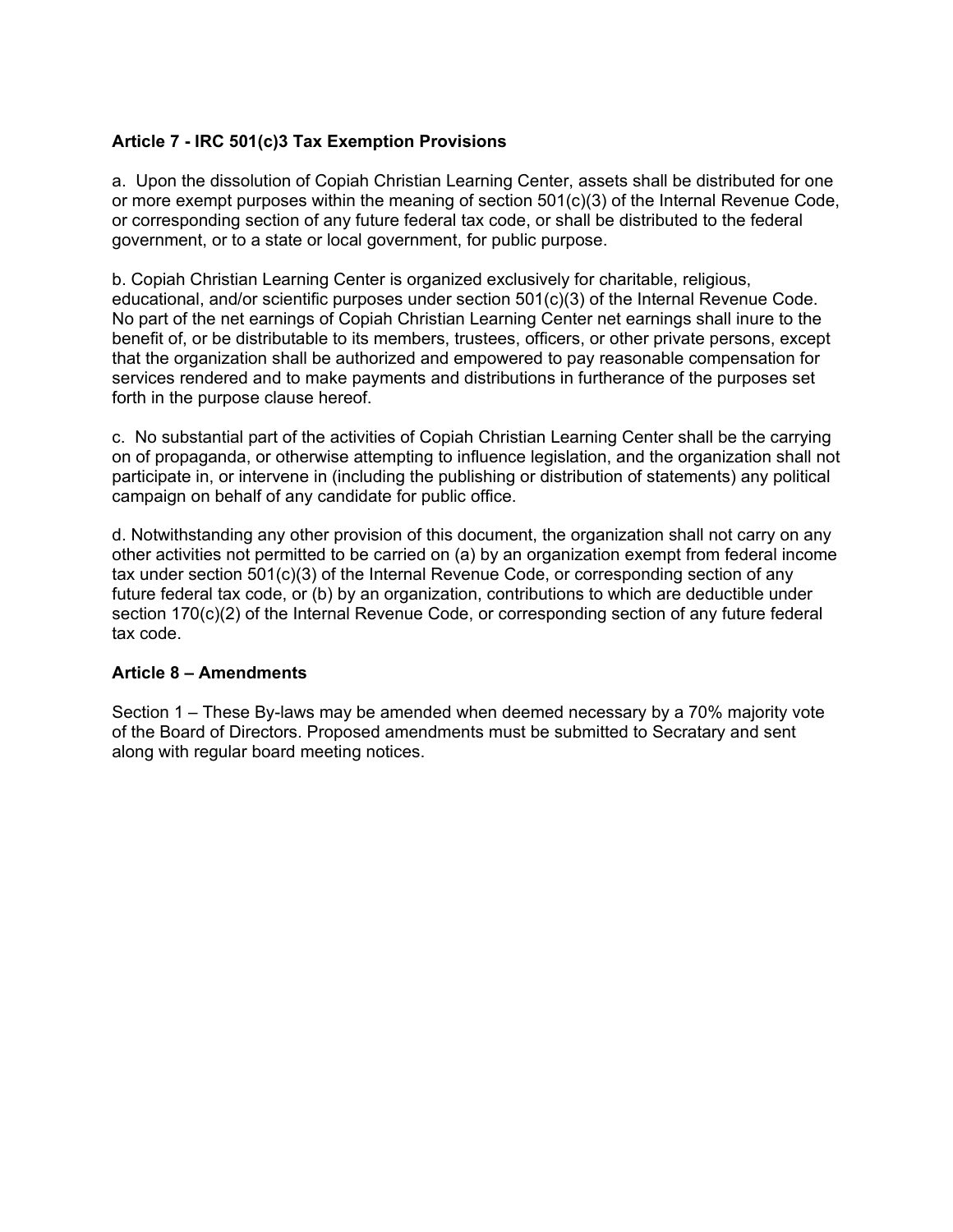## **INCLUDES BYLAY AMENDMENTS**

#### **COPIAH CHRISTIAN LEARNING CENTER**

**MEETING MINUTES FEBRUARY 3, 2015 CCLC board members present: Tanya Mohawk-- Chair Person Chris Hunt-- Co-Chair (Via Cell Phone Speaker) Robyn Jones-- Treasurer Melody Crews-- Communications Betty Weathersby-- Principal and Teacher Sondra Crawford—Secretary**

**Meeting called to order by Tanya Mohawk Opened with prayer by Sondra Crawford**

**Topics of discussion:**

**- Registration forms need to be updated, add also the grade the child will be going into to the form. New forms to be sent home in folders Monday, with extras available for the upcoming parent teacher meeting.** 

- **Changes to the waiting list form to read "non-refundable" \$25 fee.**
- **Teacher 'intent to return' forms for next school year**
	- **Subs will get 1099 tax form if paid over \$600 and in 2016 will get a W-2 form.**

**- Handbook rules concerning discipline, troubled kids, arrest records. We will come up with suggestions for next year.**

 **- will add to the handbook "If your child has a fever, please be sure they are fever-free 24 hours before returning to school.**

**- Discussed entrance testing and standardized testing..**

 **All new students to be tested or must have a previous report card promoting them to the next grade. Standardized testing to be optional.**

 **The school would need a proctor for standardized testing. Betty Weathersby volunteered. Tanya stated that the school would be willing to pay for her to go for the training as proctor. It was stated that Mandy Mize could do this but she charges \$100. Chris will get further information concerning her service with testing as another option.** - Re-registration dates set thru 2/27/15. All fees for registration to be paid by 27<sup>th</sup>. New **student registration will begin 3/2/15.** 

**Motions made for upcoming changes:**

**--Tanya Mohawk restated:**

 **Meeting location—CCLC Time: 6:30 pm Date: February 3rd, 2015**

**--Motion made by Melody Crews to accept the resignation of Robyn Jones as treasurer. Motion seconded by Chris Hunt. Robyn will remain as treasurer until the end of February, 2015.**